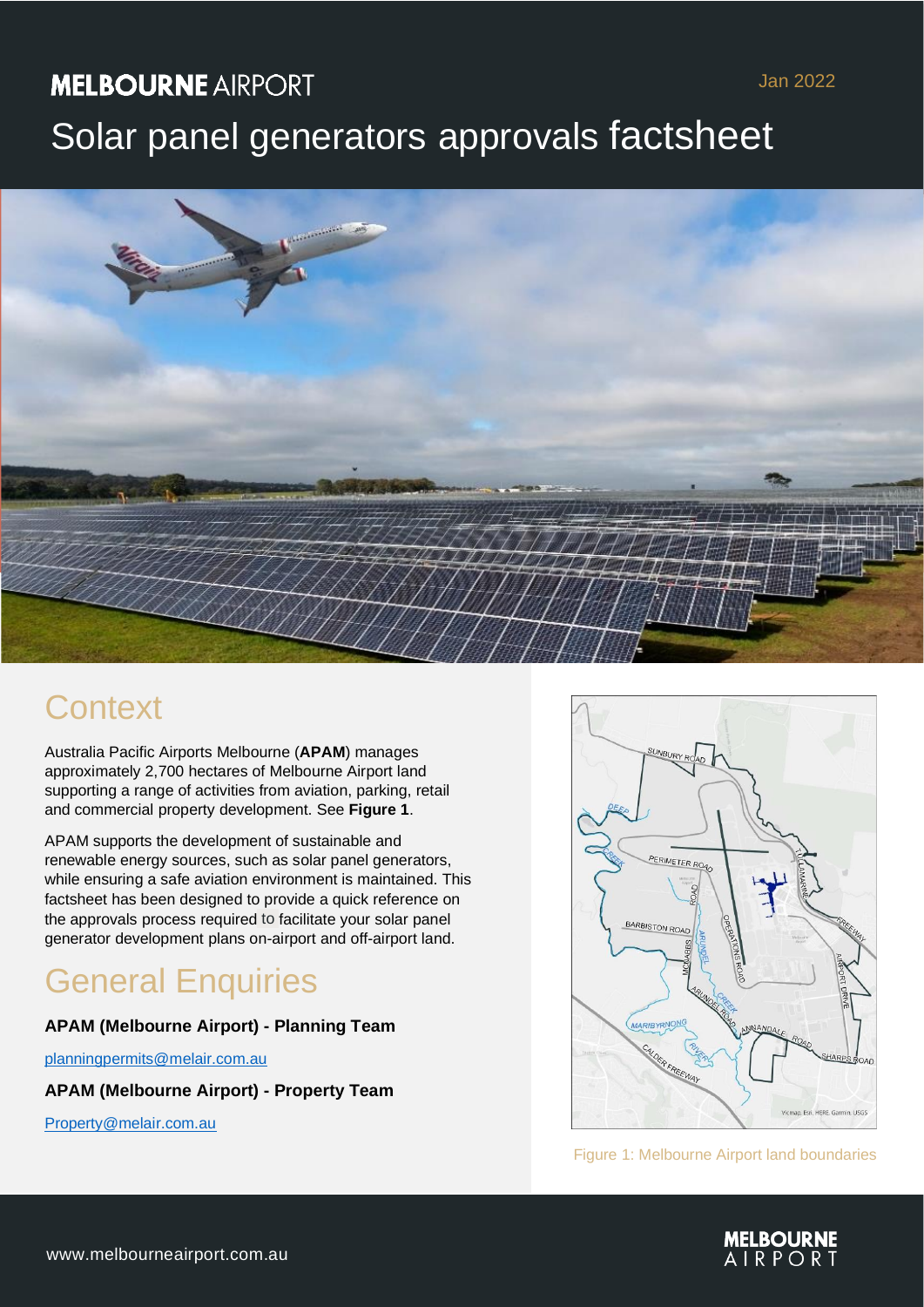## **Approvals Process**

Proponent provides the location of proposed solar panel generators to APAM (operator of Melbourne Airport).

- 1. Proponent to speak with a respective APAM Property Manager. Please email [Property@melair.com.au](mailto:Property@melair.com.au) if advice is required on the relevant Property Manager to contact.
- 2. APAM Property Team will review and revert to the proponent. The APAM Property Team will then forward the proposal to the APAM Planning Team if there are no issues to proceed with the application.
- 3. APAM Planning Team will advise the proponent that a planning application is required. The proponent will be given the following templates (where available) to be submitted to [planningpermits@melair.com.au](mailto:planningpermits@melair.com.au) as part of the planning application as a minimum:
	- A *Planning Permit Application Form*;
	- A *Glint and Glare Report*;
	- A dimensioned elevation and site plan;
	- A *Connection & Distribution Agreement* (Note: Proponent must also submit a signed copy of this Agreement to [hv@melair.com.au\)](mailto:hv@melair.com.au)
- 4. APAM will notify CASA and Airservices of the complete planning application. (Note: The solar panel generators development cannot be approved by APAM until CASA has determined in writing that it will not cause a hazard to aircraft operations. This is a requirement under Part 139 *Manual of Standards 2019*.)

### *The remaining steps relate to approvals* **on-airport land only***.*

- 5. APAM will assess whether a Planning Permit can be issued. For solar panel generators, this is partly contingent on:
	- CASA's determination that the development of the solar panel generators will not cause a potential glare to an Air Traffic Control (ATC) facility
	- Airservices' determination of the impact on navigational aids or the control tower.
- 6. If a Planning Permit is issued, the proponent is to submit further supporting documentation to APAM and Airport Building Controller (ABC) for approval prior to commencing any works. Refer to Supplementary information below on the general matters considered by ABC.
- 7. Proponent is only allowed to connect the solar array generator to the network after APAM has countersigned and provided a fully executed copy of the *Connection & Distribution Agreement* to the Proponent.

### **For developments on-airport land For development off-airport land (within Hume and Brimbank Councils only)**

- 1. Proponents of non-residential developments to speak with APAM's Planning Team [planningpermits@melair.com.au](mailto:planningpermits@melair.com.au) (note: This excludes residential proponents who are not required to consult with APAM)
- 2. If APAM has a concern, it will recommend the proponent undertake a Glint and Glare Report to confirm the development will not have an adverse impact on airport and aircraft operations.
- 3. APAM will submit its comments to the proponent and relevant Council, either providing a no objection response or raising an objection where the solar power generator will create a hazard to aircraft operations.

------------------------------------------------------------------